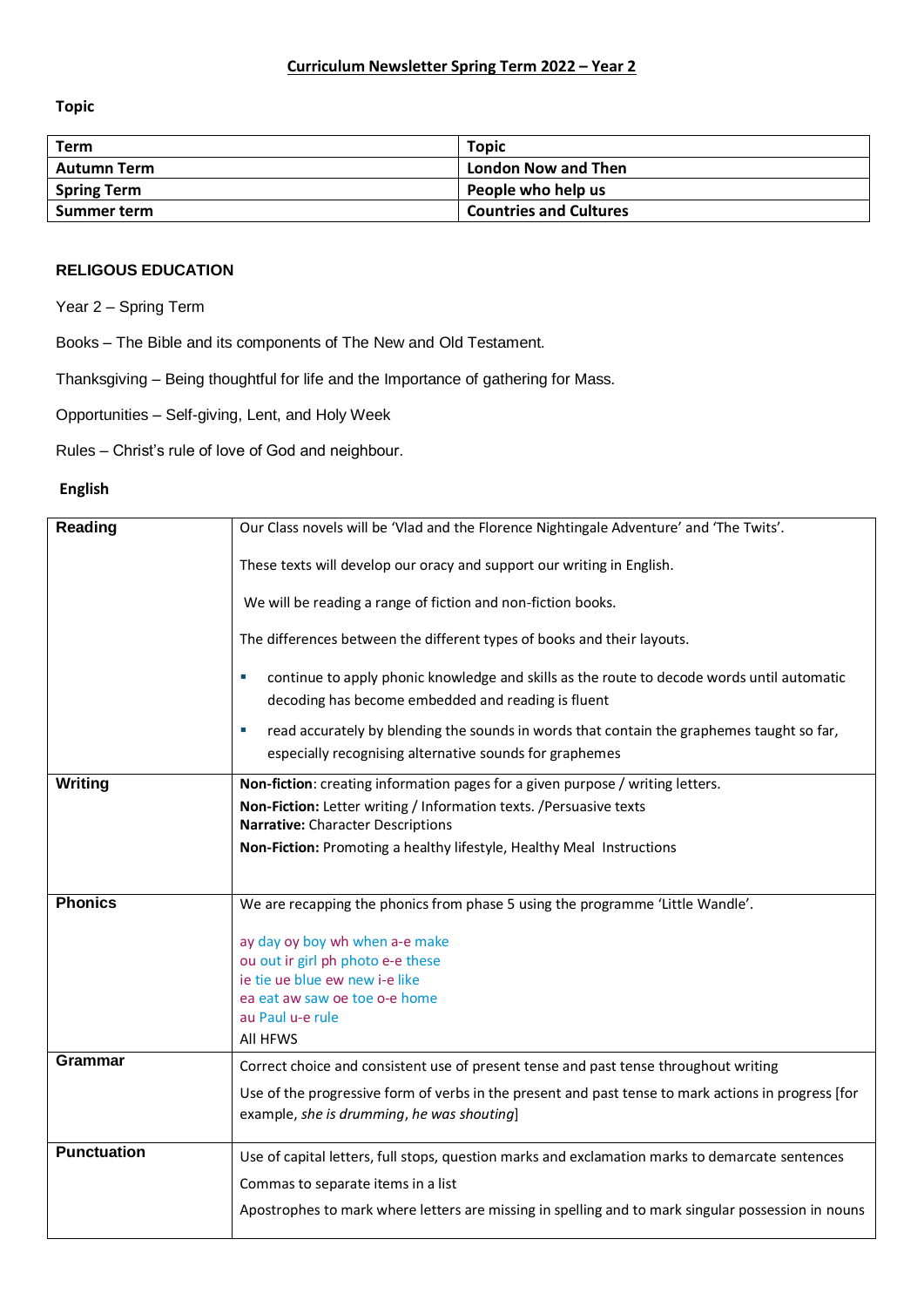#### **Mathematics**

| Number - Number and<br>Place Value           | count in steps of 2, 3, and 5 from 0, and in tens from any number, forward and<br>$\mathcal{L}_{\mathcal{A}}$<br>backward<br>identify, represent and estimate numbers using different representations, including the<br>$\mathcal{L}_{\mathcal{A}}$<br>number line<br>use place value and number facts to solve problems.<br>$\overline{\phantom{a}}$ |
|----------------------------------------------|-------------------------------------------------------------------------------------------------------------------------------------------------------------------------------------------------------------------------------------------------------------------------------------------------------------------------------------------------------|
| Number - Addition and<br>subtraction         | applying their increasing knowledge of mental and written methods<br>L.                                                                                                                                                                                                                                                                               |
|                                              | recall and use addition and subtraction facts to 20 fluently, and derive and use related<br>$\mathcal{L}_{\mathcal{A}}$<br>facts up to 100                                                                                                                                                                                                            |
|                                              | add and subtract numbers using concrete objects, pictorial representations, and<br>×<br>mentally, including:                                                                                                                                                                                                                                          |
|                                              | showing that addition of two numbers can be done in any order (commutative) and<br>subtraction of one number from another cannot                                                                                                                                                                                                                      |
| Number $-$<br>Multiplication and<br>division | recall and use multiplication and division facts for the 2, 5 and 10 multiplication tables,<br>$\mathcal{L}_{\mathcal{A}}$<br>including recognising odd and even numbers                                                                                                                                                                              |
| Geometry - Properties<br>of shape            | identify and describe the properties of 2-D shapes, including the number of sides and<br>$\overline{\phantom{a}}$<br>line symmetry in a vertical line                                                                                                                                                                                                 |
|                                              | identify and describe the properties of 3-D shapes, including the number of edges,<br>$\mathcal{L}_{\mathcal{A}}$<br>vertices and faces                                                                                                                                                                                                               |
|                                              | identify 2-D shapes on the surface of 3-D shapes [for example, a circle on a cylinder<br>×.<br>and a triangle on a pyramid]                                                                                                                                                                                                                           |
|                                              | compare and sort common 2-D and 3-D shapes and everyday objects.<br>$\mathcal{L}_{\mathcal{A}}$                                                                                                                                                                                                                                                       |
| Geometry - Position<br>and direction         | order and arrange combinations of mathematical objects in patterns and sequences<br>$\overline{\phantom{a}}$                                                                                                                                                                                                                                          |
|                                              | use mathematical vocabulary to describe position, direction and movement, including<br>×,<br>movement in a straight line and distinguishing between rotation as a turn and in terms<br>of right angles for quarter, half and three-quarter turns (clockwise and anti-clockwise).                                                                      |

# **Topic Spring 1 st**

**Computing** - to help children learn about the importance of phrasing questions and that certain data-handling resources are limited in the answers they can provide.

**Significant Individuals Study –** study the lives of significant individuals who have contributed to national and individual achievements. **Florence Nightingale, Mary Seacole and Marie Curie.**

**Art -** to use a range of materials creatively to design and make products to use drawing, painting and sculpture to develop and share their ideas, experiences and imagination